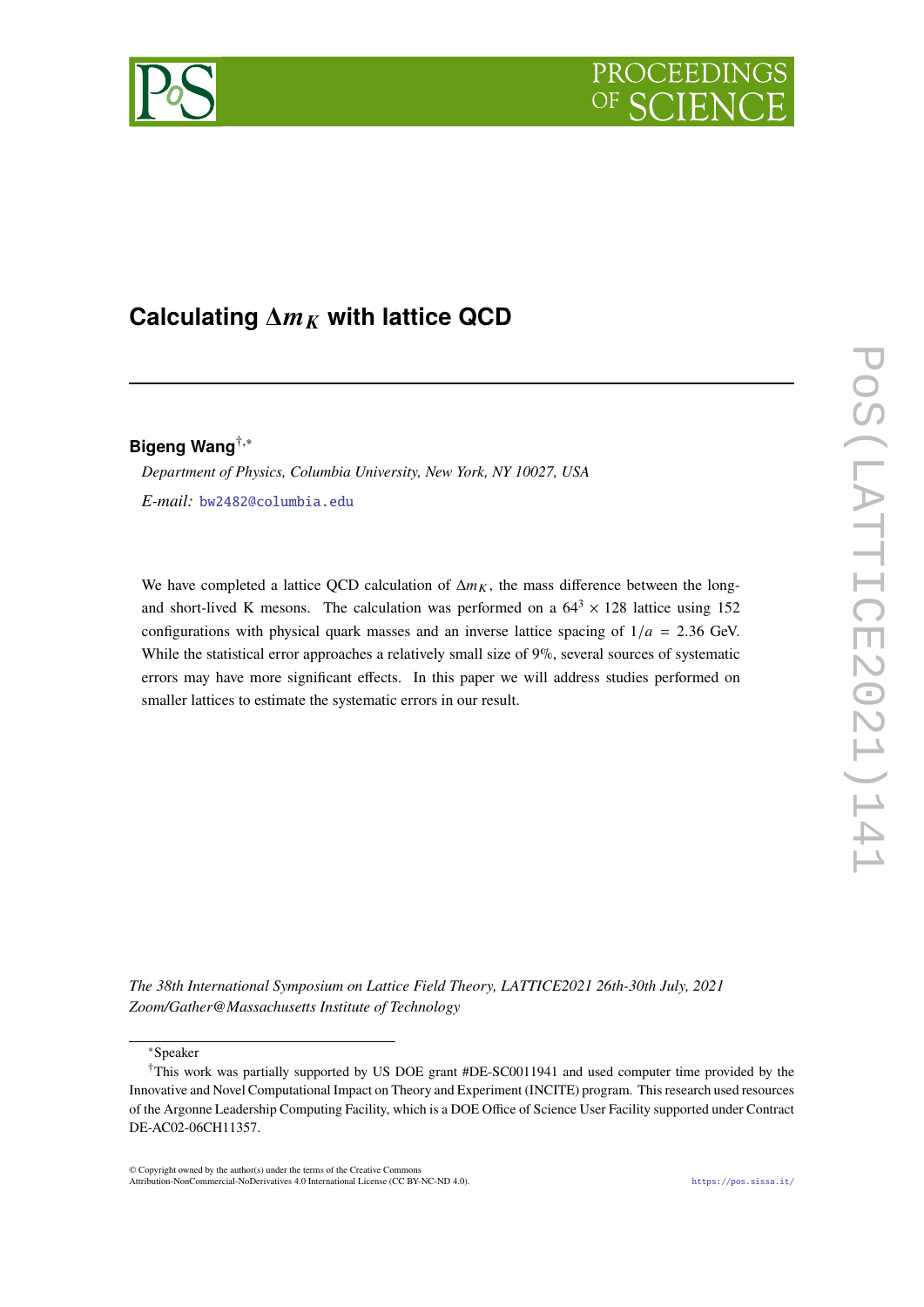### **1. Introduction**

The mass difference between the long- and short-lived K mesons,  $\Delta m_K$ , is generated by K meson mixing through  $\Delta S = 2$  weak interaction and is closely related to the indirect CP violation parameter  $\epsilon_K$ . This tiny quantity has been precisely measured experimentally to be 3.484(6) × 10<sup>-12</sup> MeV [\[1\]](#page-8-0) and the comparison between the prediction for this quantity by the standard model and its experimental value will serve as a detector of new physics beyond the standard model. The calculation has been extended from the first exploratory calculation with only connected diagrams to full calculations on near-physical[\[2\]](#page-8-1) and physical ensembles[\[3\]](#page-8-2).

# <span id="page-1-1"></span>**2.** Non-perturbative calculation of  $\Delta m_K$  using a renormalization scale above the **charm quark mass**

Due to the Glashow–Iliopoulos–Maiani(GIM) mechanism, the dominant contribution to  $\Delta m_K$ comes from the charm quark scale and below and the calculation can be better performed by making the division of long and short distances at an energy scale larger than the charm mass and treating the charm quark non-perturbatively by using two  $\Delta S = 1$  operators in a lattice calculation. The  $K_L - K_S$  mass difference is expressed as:

$$
\Delta M_K = 2\text{Re}M_{\overline{0}0} = 2\mathcal{P} \sum_n \frac{\langle \overline{K^0} | H_W | n \rangle \langle n | H_W | K^0 \rangle}{m_K - E_n},\tag{1}
$$

where  $H_W$  is the  $\Delta S = 1$  effective Hamiltonian:

$$
H_W = \frac{G_F}{\sqrt{2}} \sum_{q,q'=u,c} V_{qd} V_{q's}^* (C_1 Q_1^{qq'} + C_2 Q_2^{qq'}).
$$
 (2)

To calculate  $\Delta m_K$  we can integrate the four-point correlation functions over the time locations of one of the weak operators with the other one being fixed as shown in Figure [1](#page-1-0) and obtain the single-integrated correlator:

$$
\mathcal{A}^{S}(T) = \frac{1}{2!} \sum_{t_2 = t_1 - T}^{t_1 + T} \langle 0|T\{\overline{K^0}(t_f)H_W(t_2)H_W(t_1)K^0(t_i)\}|0\rangle.
$$
 (3)

<span id="page-1-0"></span>

**Figure 1:** The single integration method on the lattice. The shadowed box refers to the region of integration.

Details about the method and the calculations with physical quark masses can be found in Reference  $[4]$  and  $[5]$ . We have performed a calculation on an ensemble of 2+1 flavor gauge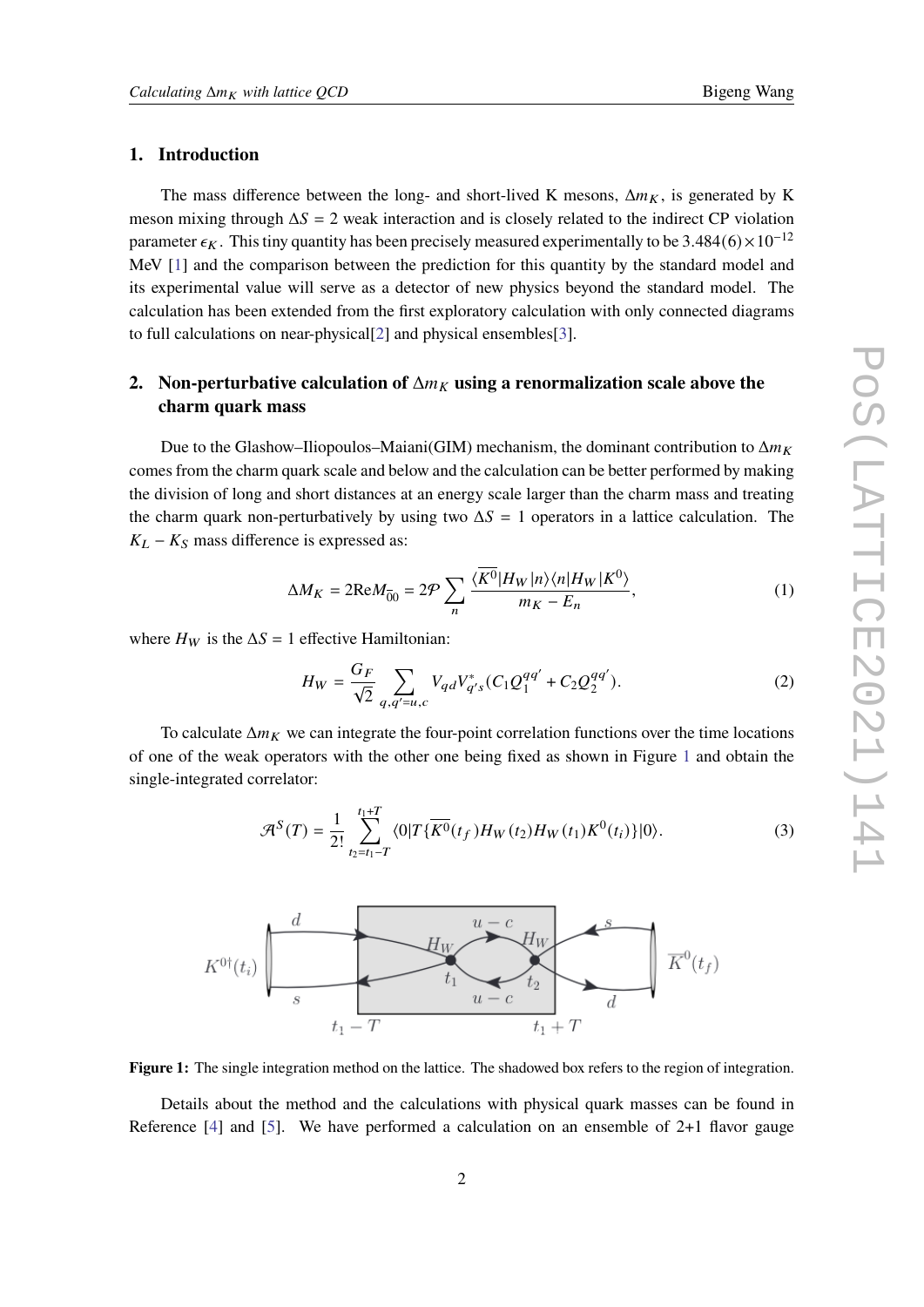configurations with  $a^{-1} = 2.36$ GeV and a  $64<sup>3</sup> \times 128$  lattice volume using 152 configurations. Our preliminary result for  $\Delta m_K$  is:

$$
\Delta m_K = 5.8(0.6)_{\text{stat}} \times 10^{-12} \text{MeV}.
$$
 (4)

While the statistical error approaches a relatively small size of 9%, several sources of systematic errors may have more significant effects.

#### **3. Systematic errors**

Two potentially important systematic errors come from finite-volume and finite lattice spacing effects. The finite-volume correction to  $\Delta m_K$  based on the formula proposed in Reference [\[6\]](#page-8-5) is estimated to be:  $\Delta m_K^{FV} = -0.22(7) \times 10^{-12}$  MeV. As for the finite lattice spacing effects, the  $O(a^2)$ error due to the heavy charm is estimated to be the largest source of systematic error.

## **3.1** Sources of  $O(a^2)$  finite lattice spacing errors

After eliminating the  $O(a)$  finite lattice spacing errors by our choice of fermion action, we have to estimate the remaining  $O(a^2)$  finite lattice spacing errors. The first possible source is associated with the heavy charm quark we have included in our lattice calculation. The effect should be proportional to the dimensionless quantity  $(m_c a)^2$ . Determination of the size of this term will allow us to estimate its contribution to our systematic error.

#### **3.2 Scaling test on lattices with different lattice spacings**

A scaling test, in which we measure the same physical quantities on several lattices with different lattice spacings, can help us determine the size of the  $O(a^2)$  finite lattice spacing error and give an estimate of how large these effects are.

Thus, in order to estimate the finite lattice spacing errors for our  $\Delta m_K$  calculation, we perform scaling tests focusing on the matrix elements obtained from three-point correlation functions and four-point integrated correlators using two different lattice spacings. It's economical to start with a smaller lattice where the relatively large  $m_c a$  value is examined. We perform the scaling tests on the 24I and 32I ensembles and details about these two ensembles are listed in Table [1.](#page-2-0)

<span id="page-2-0"></span>

| Lattice | Action  | $a^{-1}$ | Lattice                     | ß    | $b+c$   | $L_{\mathfrak{e}}$ | m <sub>l</sub> | m <sub>h</sub> |
|---------|---------|----------|-----------------------------|------|---------|--------------------|----------------|----------------|
| name    | $(F+G)$ | (GeV)    | Volume                      |      |         |                    |                |                |
| 24I     | $DWF+I$ | 1.785(5) | $24^3 \times 64 \times 16$  | 2.13 | 1.0     | 16                 | 0.0050         | 0.0400         |
| 32I     | $DWF+I$ | 2.383(9) | $32^3 \times 64 \times 16$  | 2.25 | 1.0     | 16                 | 0.0040         | 0.0300         |
| 64I     | MDWF+I  | 2.359(7) | $64^3 \times 128 \times 12$ | 2.25 | 2.0     | 12                 | 0.000678       | 0.02661        |
| 32IF    | $DWF+I$ | 3.15(2)  | $32^3 \times 64 \times 12$  | 2.37 | $1.0\,$ | 12                 | 0.0047         | 0.0186         |

**Table 1:** Dynamical 2+1 flavor domain wall fermion lattices used in our  $\Delta m_K$  calculation [\[7\]](#page-8-6). The fermion and gauge  $(F+G)$  action abbreviations are:  $DWF =$  domain wall fermions, MDWF = Mobius domain wall fermions, I = Iwasaki gauge action.  $m_{1/h}$  are the light and heavy sea quark masses in lattice units.

To obtain the input valence quark masses for the two ensembles which result in physical meson masses on the two lattices which are consistent, we first set the physical values of meson masses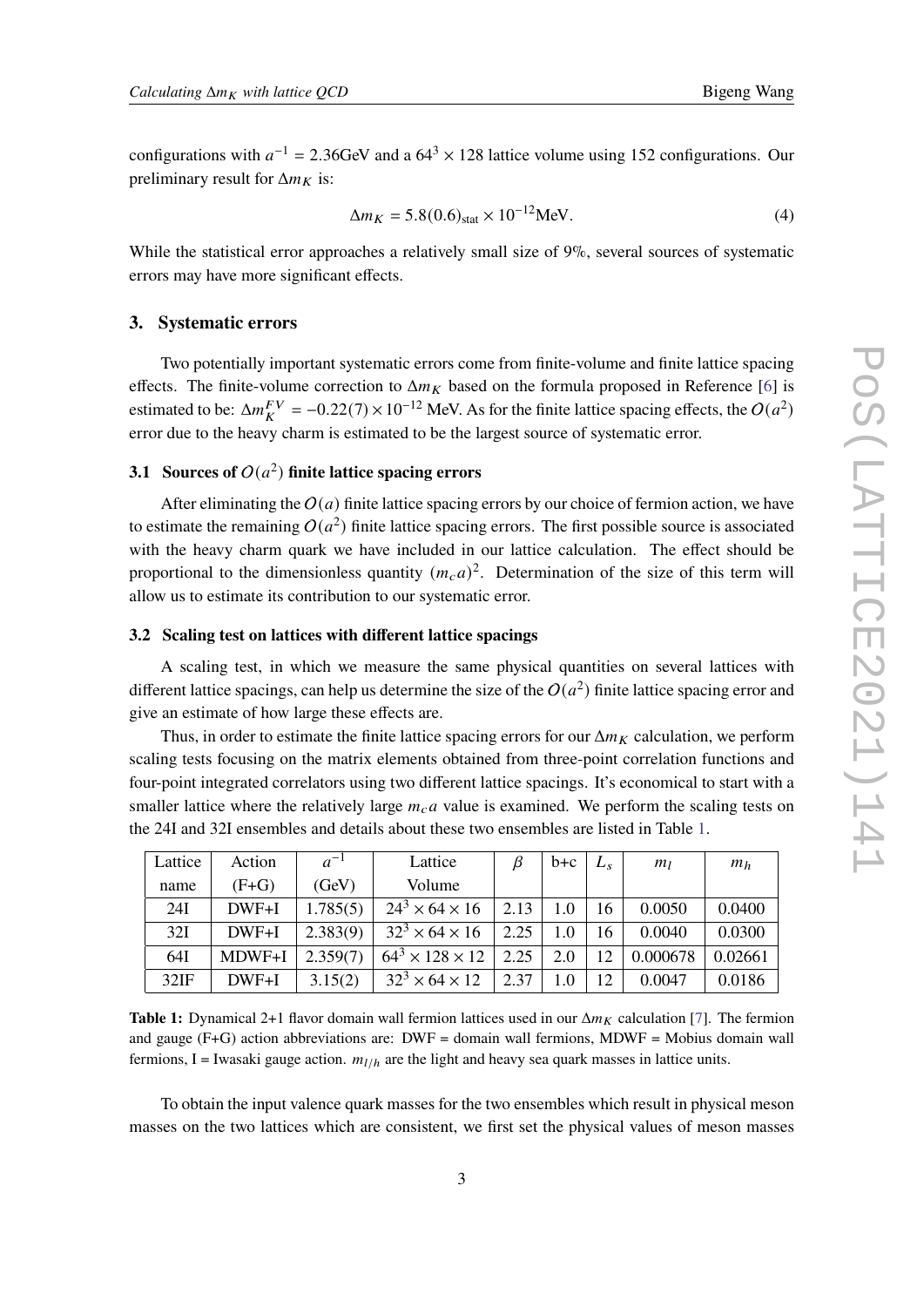to be the ones obtained from the calculation on the 32IF ensemble using its unitary quark masses. Then based on several meson masses obtained on the 24I and 32I ensembles for various valence quark masses[\[7\]](#page-8-6), we perform interpolations to obtain the valence quark masses which yield physical meson masses consistent with the 32IF meson masses described above using formulas from chiral effective theory. The calculated valence quark masses and the expected meson masses are shown in Table [2.](#page-3-0)

<span id="page-3-0"></span>

| Lattice | $m_{x}$            | $m_{v}$            | $m_{\pi, \text{pre}}a$ | $m_{\pi, \text{pre}}/MeV$  | $m_{K, \text{pre}}a$ | $m_{K,\text{pre}}/\text{MeV}$ |
|---------|--------------------|--------------------|------------------------|----------------------------|----------------------|-------------------------------|
| 24I     | 0.00667            | 0.0321             | 0.2079                 | 371.15                     | 0.3125               | 557.83                        |
| 32I     | 0.00649            | 0.0249             | 0.1557                 | 371.15                     | 0.2332               | 557.83                        |
| Lattice | $m_{x,\text{uni}}$ | $m_{v,\text{uni}}$ | $m_{\pi, \text{uni}}a$ | $m_{\pi, \text{uni}}$ /MeV | $m_{K,\text{uni}}a$  | $m_{K,\text{uni}}$ /MeV       |
| 32IF    | 0.0047             | 0.0186             | 0.1179                 | 371.15                     | 0.1772               | 557.83                        |

**Table 2:** Parameters related to the lattices for measurements.  $m_x$  is the valence mass for light quarks: up and down.  $m_y$  is the valence mass for strange quark. The predicted pion mass  $m_{\pi, \text{pre}}$  and the predicted kaon mass  $m_{K,pre}$  are displayed both in lattice units and in physical units.

#### **3.3 Results from two-point functions**

We expect our input valence quark masses to produce mesons with equal physical masses on the two different lattices. The results listed in Table [3](#page-3-1) and Table [4](#page-3-2) verify that not only light mesons like pion and kaon, but also heavy charmed mesons with relatively large values of  $m_c$ , have consistent masses. We can therefore conclude the quantities we have calculated on these two ensembles with different lattice spacings are consistent in physics.

<span id="page-3-1"></span>

| Lattice |     | $N_{\text{conf}}$ $m_{\pi}$ /MeV | $m_{\pi}a$                                     | $+ m_{\pi, \text{pre}} a + m_K/\text{MeV}$ | $m_K a$                            | $m_{K,pre}a$ |
|---------|-----|----------------------------------|------------------------------------------------|--------------------------------------------|------------------------------------|--------------|
| 24I     | 186 |                                  | $\mid$ 371.3(7) $\mid$ 0.2080(4) $\mid$ 0.2079 | 556.2(7)                                   | $\mid 0.3116(4) \mid$              | 0.3125       |
| 32I     |     |                                  | $371.4(6)$   0.1558(2)   0.1557                |                                            | $\vert$ 557.5(6) $\vert$ 0.2340(3) | 0.2332       |

**Table 3:** The light meson masses resulting from light and heavy quark masses obtained from interpolation calculations on the 32I and 24I ensembles.

<span id="page-3-2"></span>

| $m_c$ 24I | $m_c$ /GeV 24I | $m_c^R$ /GeV 24I | $m_D$ 24I/GeV | $m_c$ 32I | $m_c$ /GeV 32I | $m_c^R$ /GeV 32I | $m_D$ 32I/GeV |
|-----------|----------------|------------------|---------------|-----------|----------------|------------------|---------------|
| 0.15      | 0.26775        | 0.4079           | 1.0891(27)    | 0.11      | 0.26775        | 0.4068           | 1.1151(9)     |
| 0.20      | 0.357          | 0.5439           | 1.2599(31)    | 0.15      | 0.357          | 0.5423           | 1.2940(10)    |
| 0.25      | 0.44625        | 0.6799           | 1.4142(37)    | 0.19      | 0.44625        | 0.6779           | 1.4563(11)    |
| 0.30      | 0.5355         | 0.8158           | 1.5550(43)    | 0.22      | 0.5355         | 0.8135           | 1.6057(11)    |
| 0.35      | 0.62475        | 0.9518           | 1.6836(50)    | 0.26      | 0.62475        | 0.9491           | 1.7442(12)    |

**Table 4:**  $m_c$  masses and corresponding D meson mass  $m_D$  for the 24I and 32I ensembles, with renormalized masses using mass renormalization factors  $Z_{m,24I}^{\gamma} = 1.5235(13)$  and  $Z_{m,32I}^{\gamma} = 1.5192(39)[7]$  $Z_{m,32I}^{\gamma} = 1.5192(39)[7]$ .

.

#### **3.4 Scaling of three-point matrix elements**

We can then examine how the matrix elements extracted from three-point functions scale on these lattice ensembles. The three-point diagrams which contribute to  $\langle \pi | Q_i | K^0 \rangle$  matrix elements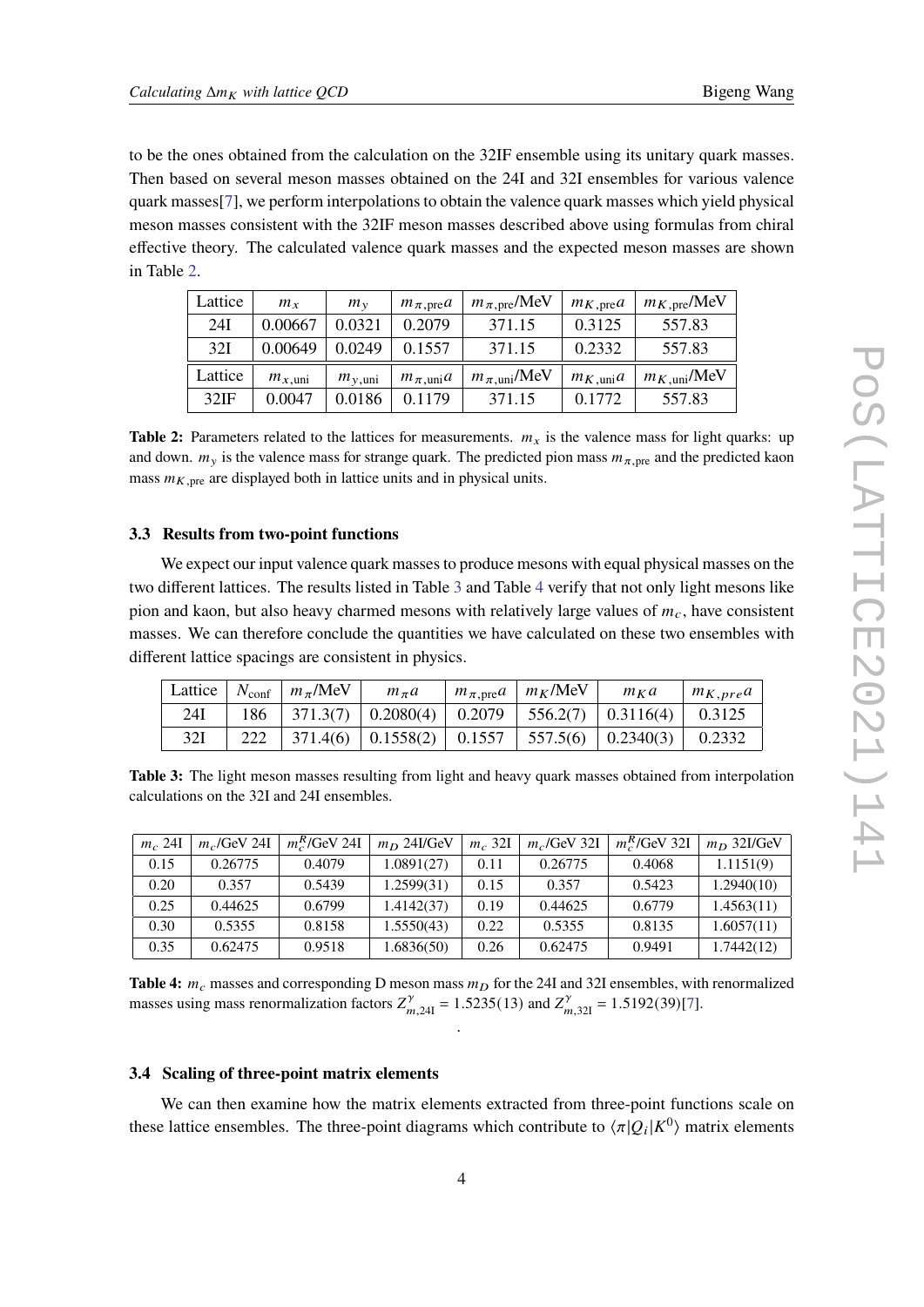<span id="page-4-0"></span>

**Figure 2:** K to  $\pi$  diagrams. The upper two are figure-8 diagrams contracted with operator  $Q_1$  (left) and  $Q_2$ (right). The lower two are eye diagrams contracted with operator  $Q_1$  (left) and  $Q_2$  (right).

are shown in Figure [2.](#page-4-0) Compared to the eye diagrams shown in the bottom of Figure [2](#page-4-0) having selfloop parts, the figure-8 diagrams shown in the top of Figures [2](#page-4-0) have relatively small statistical errors and don't involve the heavy charm quark which is the most probable source of large discretization error.

If we can compare the results for only the contribution of the figure-8 diagrams to these three-point functions, we can test the scaling violation with high precision. To perform such scaling violation tests on the three-point functions and also on the four-point functions which we will present later, we have to establish that the set of diagrams we are studying is a well-defined portion of the full physical amplitude by itself and has a continuum limit as the lattice spacing  $a$  approaches 0. In fact such a continuum limit can be established based on a lower-level understanding of renormalization and the continuum limit. A natural collection of graphs to study in isolation in a lattice calculation is that in which the fermion propagators have a fixed topology, such as the present case of these figure-8 diagrams. For a lattice calculation with a specific combination of quark propagators the path integral provides a sum over all possible gluon emissions, gluon self-interactions and closed fermion loop insertions. For such a single quark propagator topology, a continuum limit with  $ca<sup>2</sup>$  scaling follows from the renormalizability and chiral symmetry of DWF QCD provided the quark propagator topology does not create new divergent sub-diagrams, not present in QCD. If new divergent sub-diagrams do appear, such as the vertex correction arising from the exchange of a gluon between two of the legs of a four-quark vertex resulting from an insertion of  $H_W$ , then a continuum limit with  $ca^2$  scaling will still be guaranteed if these same graphs appear in the NPR subtractions that are performed, a consideration which determines the quark propagator topology used for the NPR procedure. Therefore, we would expect that the difference between such a figure-8 diagram and its continuum limit can be described by  $ca^2$  where c is approximately a constant and the possible logarithmic corrections to the  $ca^2$  behavior are neglected.

Based on the relationship  $Q_{\pm} = (Q_1 \pm Q_2)$ , we can easily obtain the matrix elements  $\langle \pi | Q_{\pm} | K^0 \rangle$ from linear combinations of results from  $Q_i$  operators. The results for these figure-8 diagrams are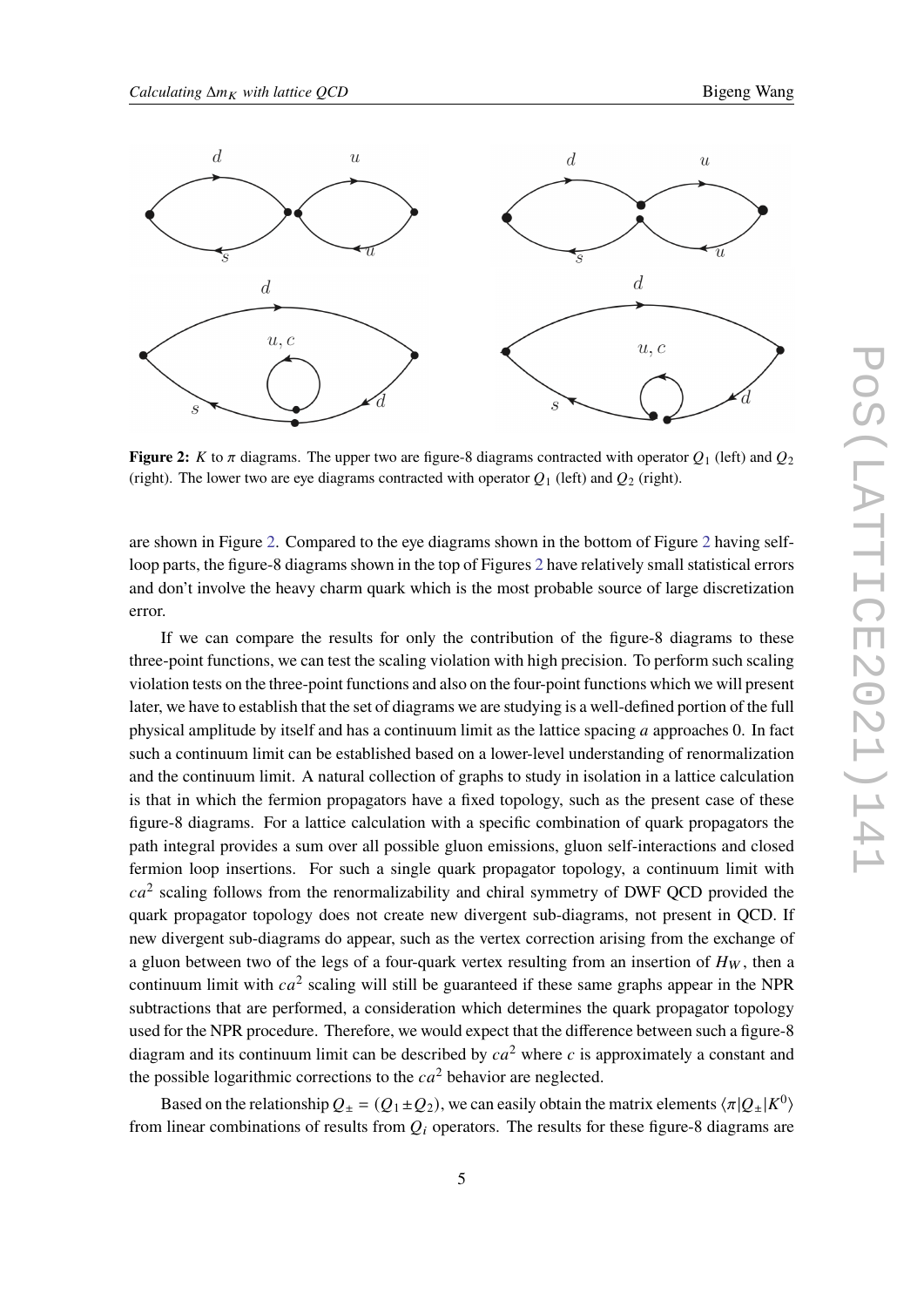<span id="page-5-0"></span>

| Z factors  |        |                       | Matrix elements in physical units |                       |                       |                   |
|------------|--------|-----------------------|-----------------------------------|-----------------------|-----------------------|-------------------|
| $\mu$ /GeV | Irrep  | 32I                   | 24I                               | 32I                   | 24I                   | Scaling violation |
|            |        | $(a^{-1} = 2.38$ GeV) | $(a^{-1} = 1.78$ GeV)             | $(a^{-1} = 2.38$ GeV) | $(a^{-1} = 1.78$ GeV) |                   |
| 2.15       | (84,1) | 0.52997(11)           | 0.47143(8)                        | 0.003957(18)          | 0.004045(18)          | $-2.19\%$         |
|            | (20,1) | 0.58755(14)           | 0.57493(26)                       | 0.011949(65)          | 0.009936(59)          | $18.39\%$         |
| 2.64       | (84,1) | 0.52489(6)            | 0.46996(6)                        | 0.003919(18)          | 0.004032(18)          | $-2.84\%$         |
|            | (20,1) | 0.60358(11)           | 0.58239(11)                       | 0.012275(67)          | 0.010065(60)          | $19.78\%$         |

**Table 5:** The Z factors of NPR in  $(\gamma_{\mu}, \gamma_{\mu})$  scheme and  $\langle \pi | Q_{\pm} | K^0 \rangle$  (figure-8 only) in physical units on the two lattice ensembles and different scale  $\mu$ . The relative scaling violations are listed in the last column.

<span id="page-5-1"></span>

|            |        | Z factors             |                       | Matrix elements in physical Unit |                       |                   |
|------------|--------|-----------------------|-----------------------|----------------------------------|-----------------------|-------------------|
| $\mu$ /GeV | Irrep  | 32I                   | 24I                   | 32I                              | 24I                   | Scaling violation |
|            |        | $(a^{-1} = 2.38$ GeV) | $(a^{-1} = 1.78$ GeV) | $(a^{-1} = 2.38$ GeV)            | $(a^{-1} = 1.78$ GeV) |                   |
| 2.15       | (84,1) | 0.60490(35)           | 0.55073(40)           | 0.004516(21)                     | 0.004725(22)          | $-4.51\%$         |
|            | (20,1) | 0.67062(61)           | 0.67164(46)           | 0.013638(74)                     | 0.011608(69)          | 16.08%            |
| 2.64       | (84,1) | 0.58968(16)           | 0.53025(13)           | 0.004403(20)                     | 0.004549(21)          | $-3.27\%$         |
|            | (20,1) | 0.67807(31)           | 0.65711(32)           | 0.013790(75)                     | 0.011357(68)          | $19.35\%$         |

**Table 6:** The Z factors of NPR in  $(\gamma_{\mu}, q)$  scheme and  $\langle \pi | Q_{\pm} | K^0 \rangle$  (figure-8 only) in physical units on the two lattice ensembles and different scale  $\mu$ . The relative scaling violations are listed in the last column.

listed in Table [5](#page-5-0) and Table [6](#page-5-1) at  $\mu = 2.15$  GeV and  $\mu = 2.64$  GeV. The figure-8 matrix element of the operator  $Q_+$  which belongs to the (84,1) representation has a small scaling violation of size  $\sim$  2 − 4%, while the figure-8 matrix element of the operator  $Q_-\$  which belongs to the (20,1) representation has a large scaling violation of size ∼ 20%.

Even in the absence of a heavy charm quarks, such an unexpectedly large scaling violation as appears in the matrix element of  $Q_-\$  operator is not unique. As shown in our previously published paper[\[8\]](#page-8-7),  $K \to \pi \pi$  matrix elements calculated from operators belonging to the (8,8) irreducible representation also show similarly large finite lattice spacing errors as shown in Table XIV of Reference [\[8\]](#page-8-7).

#### **3.5 Scaling of four-point single-integrated correlation functions**

Similar to the three-point scaling tests, we perform a series of scaling tests for the contribution from four-point diagrams of type 1 and type 2, which are all connected. We also need to calculate three-point matrix elements  $\langle \pi | Q_{\pm}^{lat} | K^{0} \rangle$  to remove the exponentially increasing terms from the single-integrated four-point correlators.

In this case, only connected diagrams are calculated, and only up quark can appear in our intermediate states. When we calculate the three-point matrix elements  $\langle \pi | Q_{\pm}^{lat} | K^0 \rangle$ , we must use the interpolating operator  $O_{\pi^0} = i\bar{u}\gamma_5 u$  rather than  $O_{\pi^0} = i(\bar{u}\gamma_5 u - \bar{d}\gamma_5 d)/\sqrt{2}$  and only include figure-8 diagrams shown in Figure [2](#page-4-0) since without disconnected diagrams the combination  $\overline{u}\gamma_5 u$ and  $dy_5d$  behave as independent degenerate mesons[\[9\]](#page-8-8).

We perform the scaling tests on the single-integrated four-point correlation functions. For the relatively light input charm masses used here, the correlation function is highly non-local and limited by the lattice size, we can not use a sufficiently large T to extract  $\Delta m_K$  from the single integration as discussed in Section [2.](#page-1-1) However, because the single-integrated correlator itself is a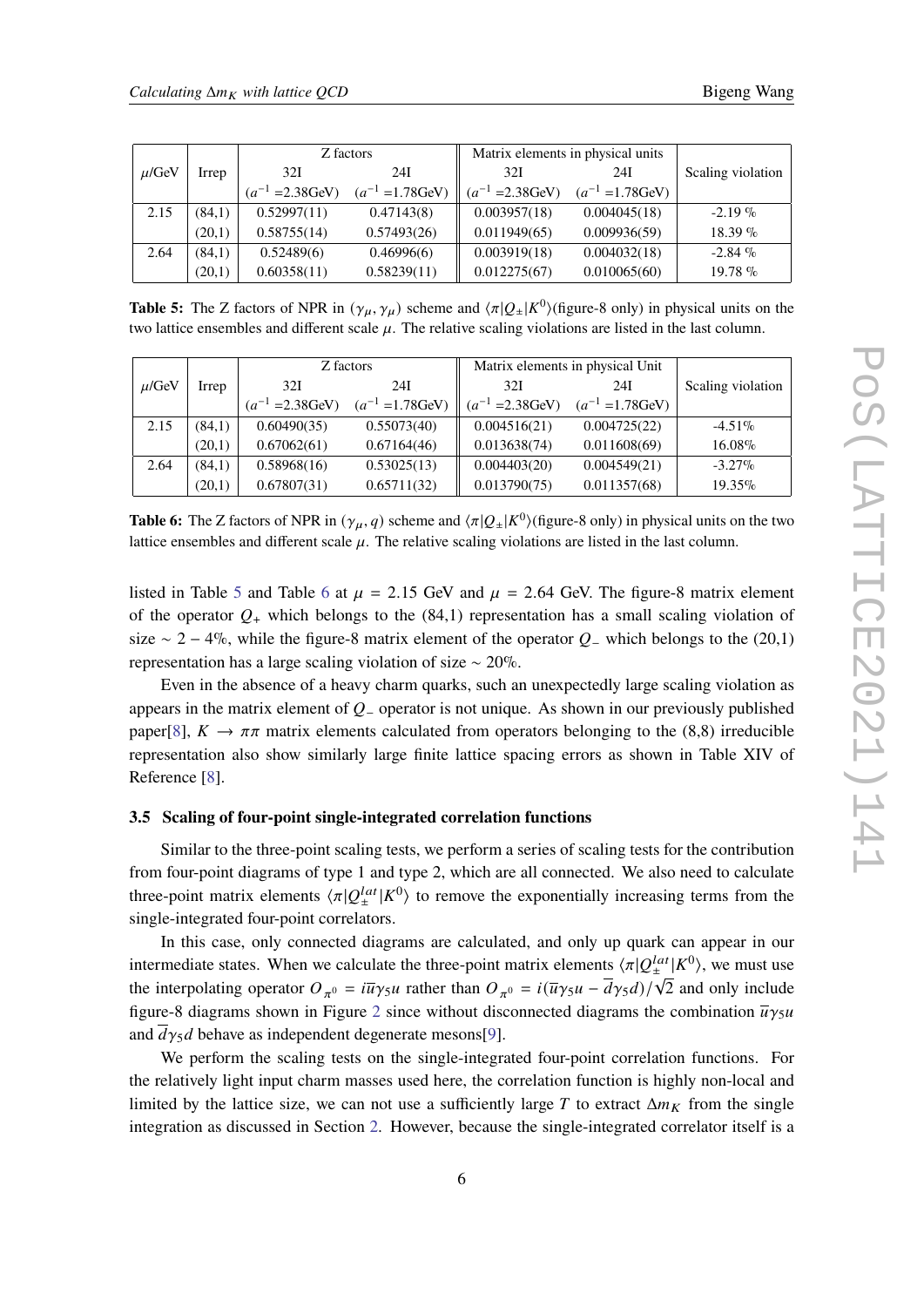<span id="page-6-0"></span>

<span id="page-6-1"></span>**Figure 3:** The single-integrated correlators with two  $Q_+$  operators plotted as a function of  $m<sub>D</sub>$  on the 24I ensemble (left) and on the 32I ensemble (right).



**Figure 4:** The ratio of the single-integrated correlators with two  $Q_{+}$  operators on the 32I and 24I ensembles plotted as a function of  $m_D$ .

physical quantity with a continuum limit, we can perform the scaling tests on the single-integrated four-point correlators for the operators  $Q_{+}$  if we use consistent physical integration ranges on the two different lattices. To remove the  $O(a)$  errors from difference in the integration range for the single integration, we perform interpolations on the 24I ensemble to match the integration cutoff value on the 32I ensemble, which is  $T_{\text{cut}} = 5.87 \text{ GeV}^{-1}$  and evaluate the integral using the trapezoidal rule.

The single-integrated correlators with two  $Q_+$  operators and a fixed integration cutoff  $T_{\text{cut}} =$ 5.87 GeV<sup>-1</sup> are plotted as a function of D meson mass in Figure [3.](#page-6-0) We take the ratios between the results on the two lattices with the same D meson masses in physical units for various charm masses. If the charm quark is the dominating source of scaling violation, as we reduce the charm mass, the ratio between different lattice spacing should approach 1. This can be verified in Figure [4.](#page-6-1) On the 64I ensemble, the  $m_c a = 0.32 \sim 0.33$  gives the physical D meson masses. To estimate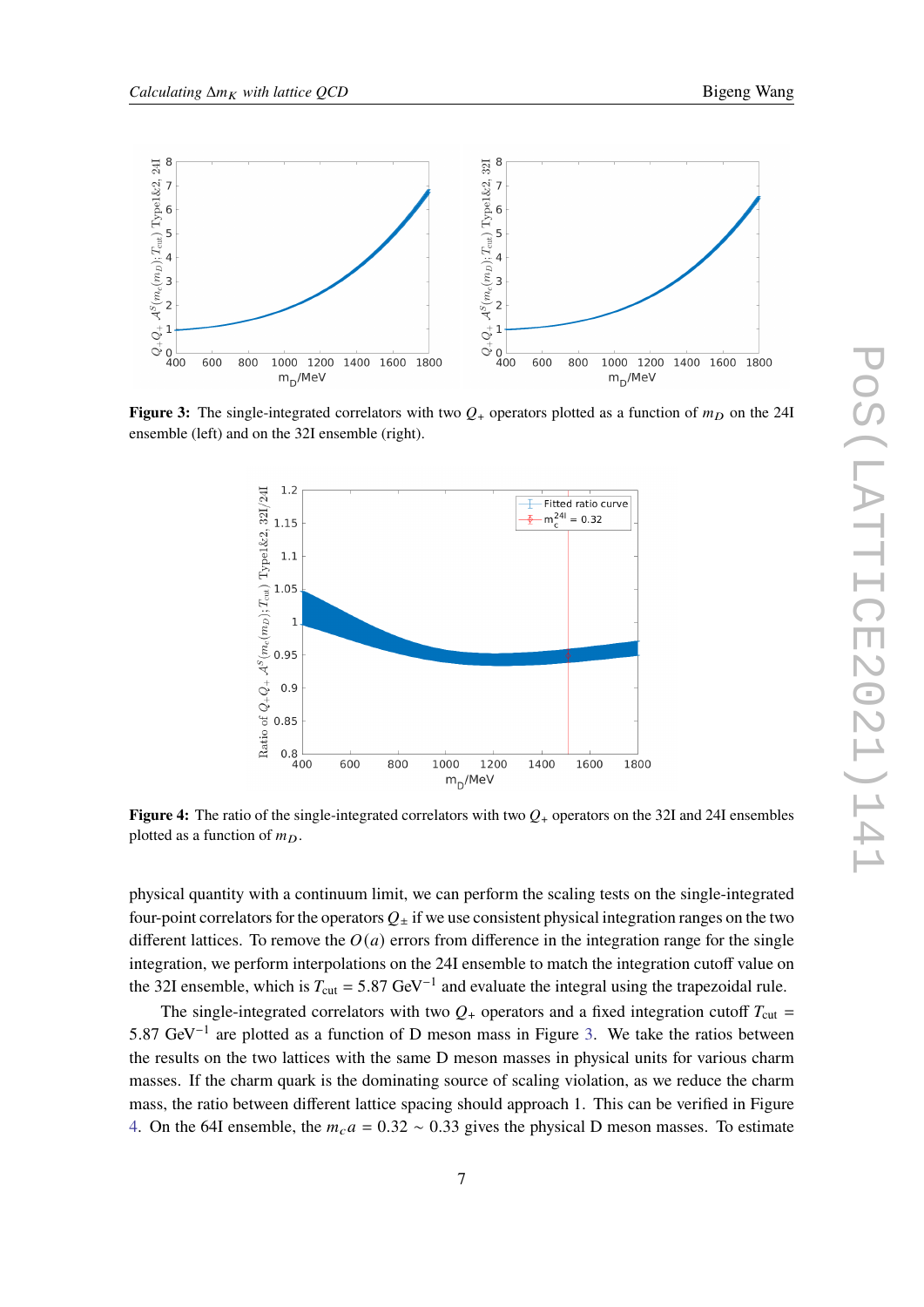the finite lattice spacing effect for our lattice calculation on the 64I ensemble, we mark the point where  $m_c a = 0.32$  on the coarser 24I ensemble and find the scaling violation is about 5%.

<span id="page-7-0"></span>

<span id="page-7-1"></span>**Figure 5:** The single-integrated correlators with two  $Q_-\$ operators plotted as a function of  $m<sub>D</sub>$  on the 24I ensemble (left) and on the 32I ensemble (right).



**Figure 6:** The ratio of the single-integrated correlators with two Q<sub>−</sub> operators on the 32I and 24I ensembles plotted as a function of  $m<sub>D</sub>$ .

Similarly, in Figure [5,](#page-7-0) we plot the single-integrated correlators with two  $Q_-\$  operators on the 24I and 32I ensembles. In Figure [6,](#page-7-1) we plot the ratios between the results on the two lattices as a function of physical D meson mass. The scaling violation at  $m_c a = 0.32$  is about 14%. However, we find the ratio for the case with two  $Q$ – operators is not approaching 1 as the charm mass becomes smaller but instead approaching a ratio which is about 1.4. This indicates that in addition to the scaling violation introduced by the heavy charm quark, the scaling error for the four-point integrated correlators with two  $Q_$ − operators, can be as large as 40%.